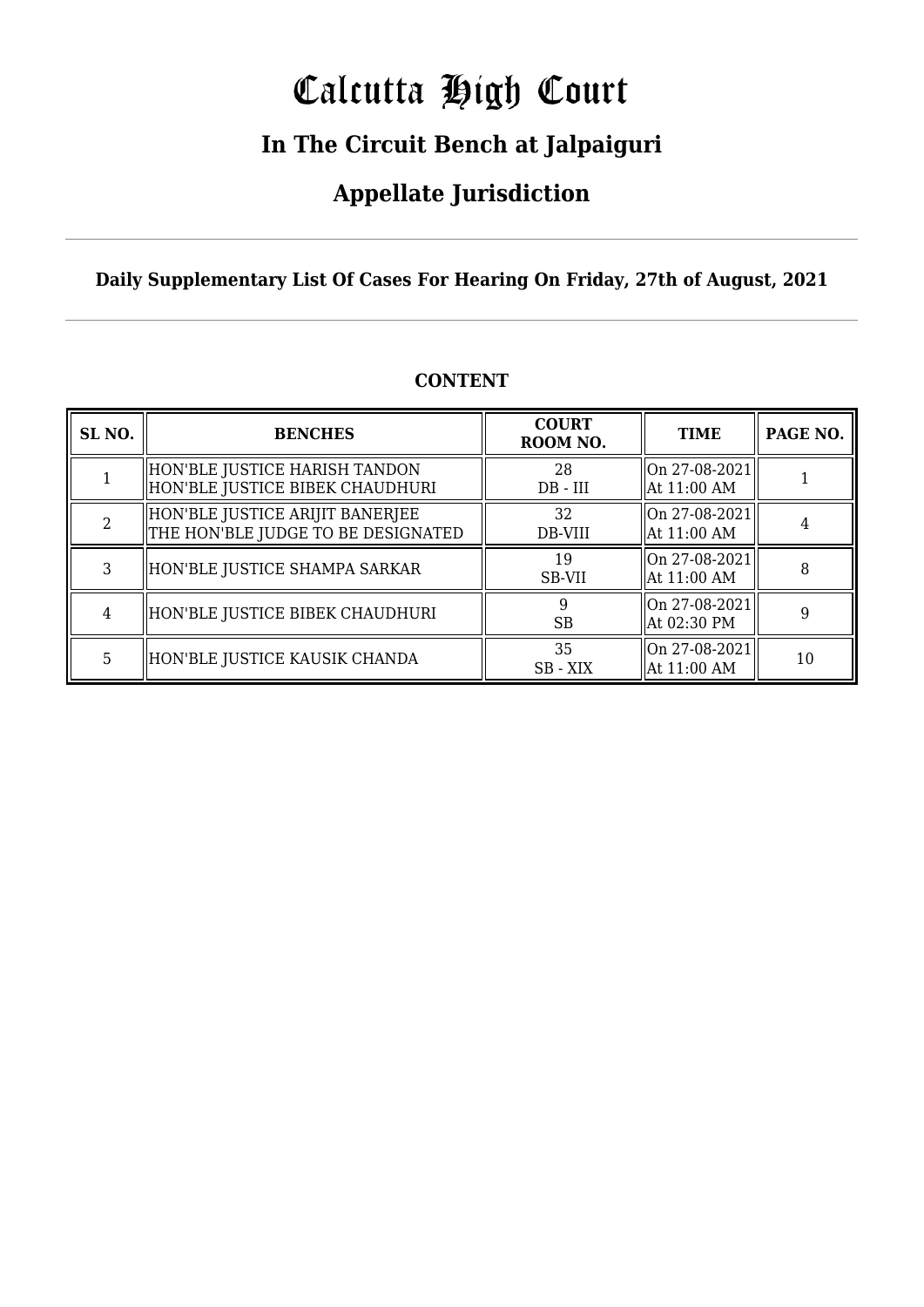

**DAILY CAUSELIST For Friday The 27th August 2021**

**COURT NO. 28**

**DIVISION BENCH (DB - III)**

**AT 11:00 AM**

#### **HON'BLE JUSTICE HARISH TANDON HON'BLE JUSTICE BIBEK CHAUDHURI**

**(VIA VIDEO CONFERENCE) FROM PRINCIPAL BENCH**

#### **FOR ORDERS**

| 1              | [AT 12 NOON]<br>In CRM/497/2021 | IA NO. CRAN/1/2021 RAMESH MANJU BISHNOI@<br>RAMESH MANJU BISHNOY@<br>RAMESH KUMAR BISHNOI<br>Vs<br>THE STATE OF WEST<br><b>BENGAL</b> | PRITAM ROY<br>PRITAM ROY            |
|----------------|---------------------------------|---------------------------------------------------------------------------------------------------------------------------------------|-------------------------------------|
|                |                                 | <b>APPLICATION FOR BAIL</b>                                                                                                           |                                     |
| $\mathfrak{D}$ | CRM/437/2021                    | AMJAD KHAN AND ANR<br><b>VS</b><br>THE STATE OF WEST<br><b>BENGAL</b>                                                                 | <b>BISWAJIT DAS</b>                 |
|                | IA NO: CRAN/1/2021              |                                                                                                                                       |                                     |
| 3              | CRM/748/2021                    | RANJAN ROY AND ANR<br><b>VS</b><br>State of West Bengal                                                                               | <b>NASER ALI</b>                    |
|                |                                 | <b>APPLICATION FOR ANTICIPATORY BAIL</b>                                                                                              |                                     |
| 4              | CRM/473/2021                    | DHRUBAJYOTI ROY AND<br><b>ORS</b><br><b>VS</b><br>THE STATE OF WEST<br><b>BENGAL</b>                                                  | <b>HILLOL SAHA</b><br><b>PODDER</b> |
|                | IA NO: CRAN/1/2021              |                                                                                                                                       |                                     |
| 5              | CRM/685/2021                    | NABI HOSSAIN MIYA @<br><b>NAYAN AND ORS</b><br><b>VS</b><br>THE STATE OF WEST<br><b>BENGAL</b>                                        | <b>SUDIP GUHA</b>                   |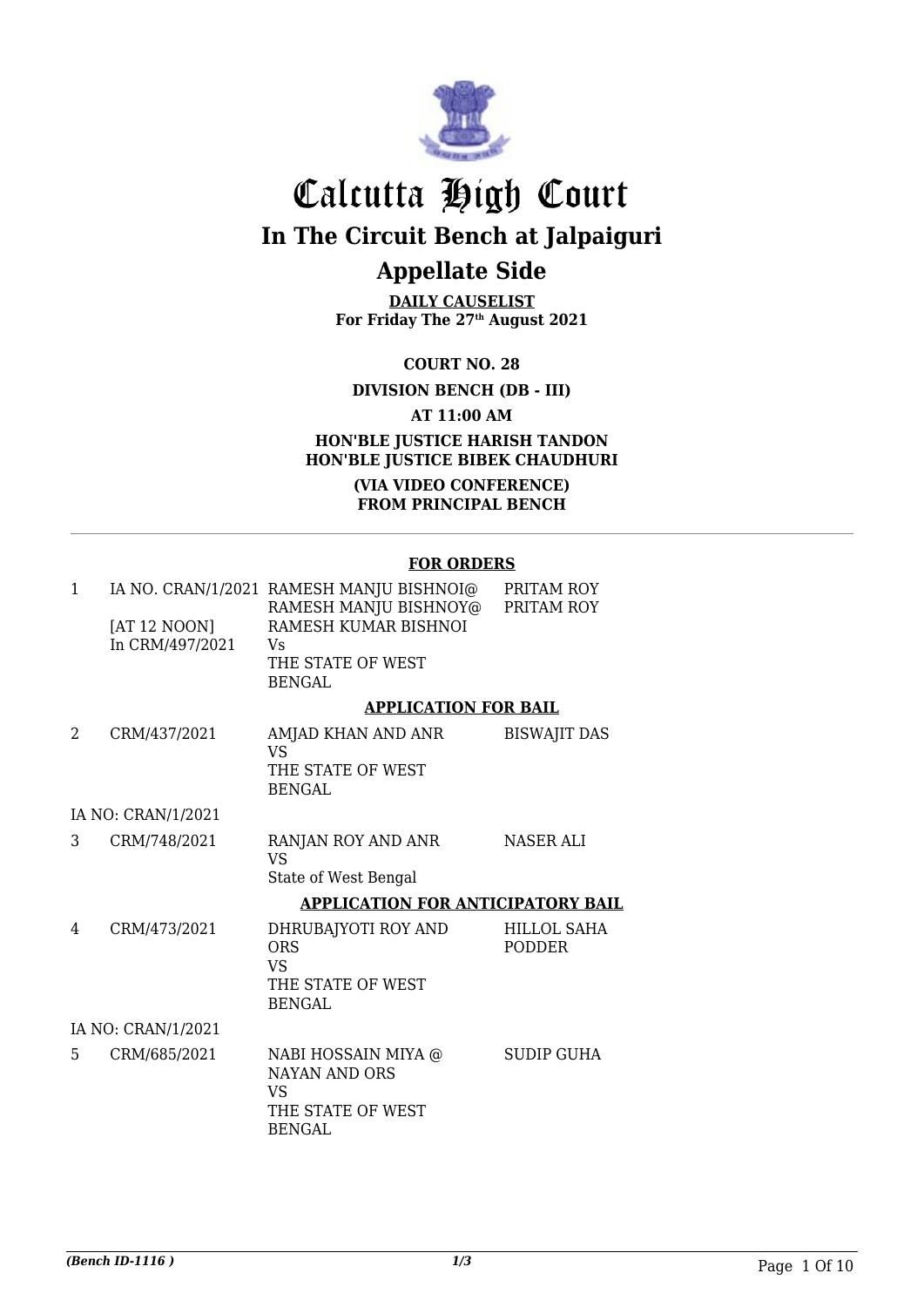| 6  | CRM/686/2021 | SAHIDAR RAHAMAN @<br>SAHIDAR ALI AND ANR<br><b>VS</b><br>THE STATE OF WEST<br><b>BENGAL</b>               | <b>SUDIP GUHA</b>                   |
|----|--------------|-----------------------------------------------------------------------------------------------------------|-------------------------------------|
| 7  | CRM/739/2021 | <b>BIMAL BARMAN</b><br><b>VS</b><br>THE STATE OF WEST<br><b>BENGAL</b>                                    | <b>SUDIP GUHA</b>                   |
| 8  | CRM/803/2021 | <b>ARUN KUMAR</b><br><b>VS</b><br>State of West Bengal                                                    | <b>SURYANEEL DAS</b>                |
| 9  | CRM/824/2021 | NIREN @ NIRENDRANATH<br><b>ROY</b><br><b>VS</b><br>THE STATE OF WEST<br><b>BENGAL</b>                     | <b>ANIRBAN BANERJEE</b>             |
| 10 | CRM/827/2021 | TIKARAM GAUTAM AND<br><b>ANR</b><br><b>VS</b><br>THE UNION OF INDIA                                       | <b>HILLOL SAHA</b><br><b>PODDER</b> |
| 11 | CRM/830/2021 | RABIN BARMAN AND ORS<br><b>VS</b><br>THE STATE OF WEST<br><b>BENGAL</b>                                   | <b>HILLOL SAHA</b><br><b>PODDER</b> |
| 12 | CRM/832/2021 | TAPAS ROY @ BAPPA AND<br><b>ORS</b><br><b>VS</b><br>THE STATE OF WEST<br><b>BENGAL</b>                    | <b>HILLOL SAHA</b><br><b>PODDER</b> |
| 13 | CRM/840/2021 | SADEK ALI MIAH @<br>CHHADEK ALI MIAH AND<br><b>ORS</b><br><b>VS</b><br>THE STATE OF WEST<br><b>BENGAL</b> | <b>SUDIP GUHA</b>                   |
| 14 | CRM/842/2021 | SISHU GOPAL ROY AND ORS<br><b>VS</b><br>THE STATE OF WEST<br><b>BENGAL</b>                                | DEBAJIT KUNDU                       |
| 15 | CRM/846/2021 | RABIKANTA ADHIKARY<br><b>VS</b><br>STATE OF WEST BENGAL                                                   | <b>KALIPADA DAS</b>                 |
| 16 | CRM/848/2021 | MAJIDUL HOQUE @<br><b>MAJIDUL HAQUE</b><br><b>VS</b><br>THE STATE OF WEST<br><b>BENGAL</b>                | HILLOL SAHA<br><b>PODDER</b>        |
| 17 | CRM/851/2021 | SAIDUL ISLAM @ SAIDUL<br><b>HOQUE AND ANR</b><br><b>VS</b><br>THE STATE OF WEST<br><b>BENGAL</b>          | <b>SUDIP GUHA</b>                   |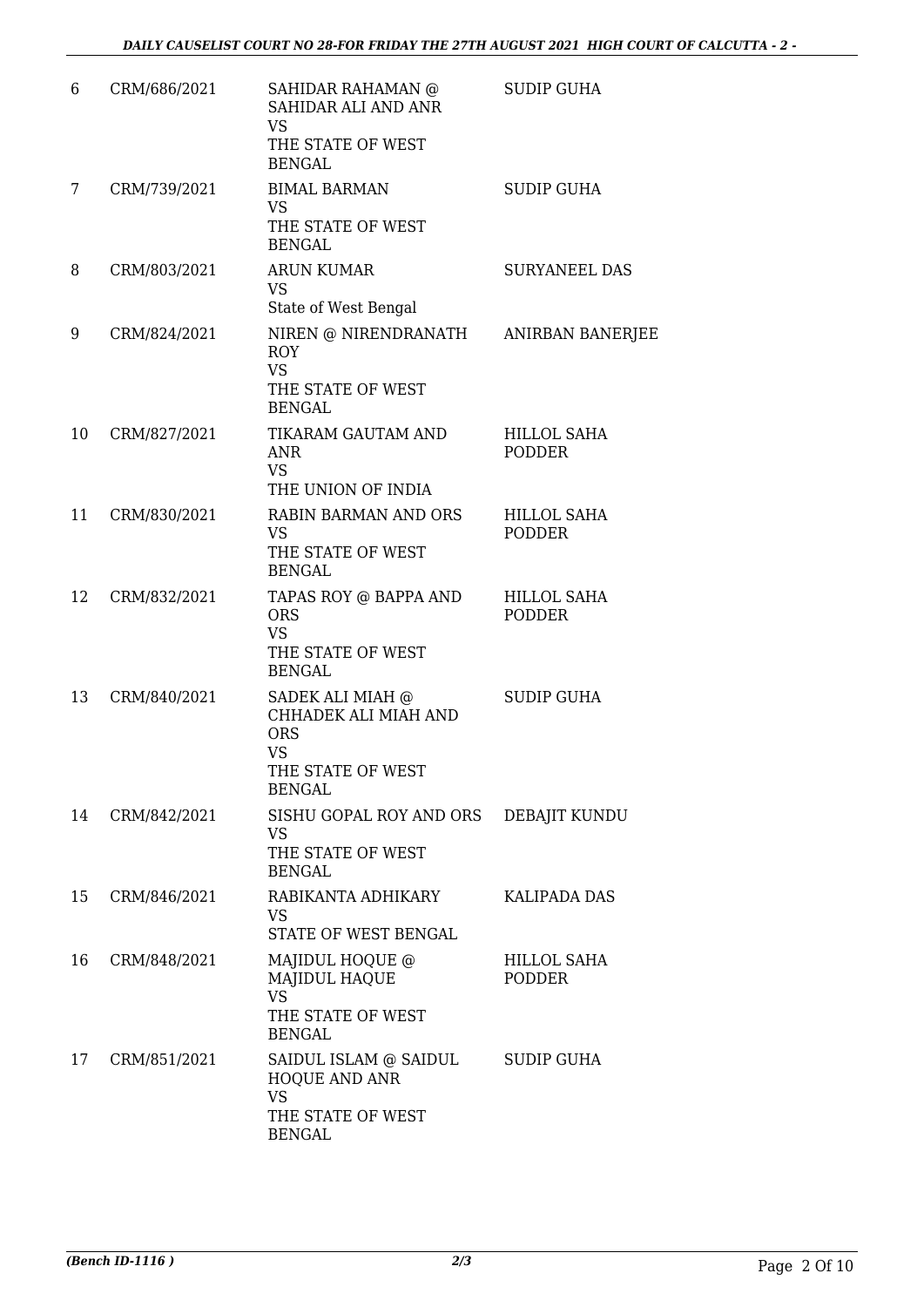| 18 | CRM/853/2021                    | <b>BABLU BARMAN AND ORS</b><br>VS<br>State of West Bengal                    | RATAN CHANDRA<br>ROY                |
|----|---------------------------------|------------------------------------------------------------------------------|-------------------------------------|
| 19 | CRM/864/2021                    | HIRENDRA KUMAR SARKAR<br>@ SAGAR<br>VS<br>THE STATE OF WEST<br><b>BENGAL</b> | <b>HILLOL SAHA</b><br><b>PODDER</b> |
| 20 | CRM/871/2021                    | RAHUL MAHANTA<br>VS<br>State of West Bengal                                  | PRONOJIT RAY                        |
| 21 | CRM/885/2021                    | SUPRIYA SHAW AND ORS<br>VS<br>State of West Bengal                           | <b>BHASKAR HUTAIT</b>               |
|    |                                 | <b>APPLICATION</b>                                                           |                                     |
| 22 | IA NO. CRAN/1/2021 SARJU SHARMA | Vs<br>THE STATE OF WEST                                                      | <b>ANIRBAN BANERJEE</b>             |

BENGAL

In CRM/74/2021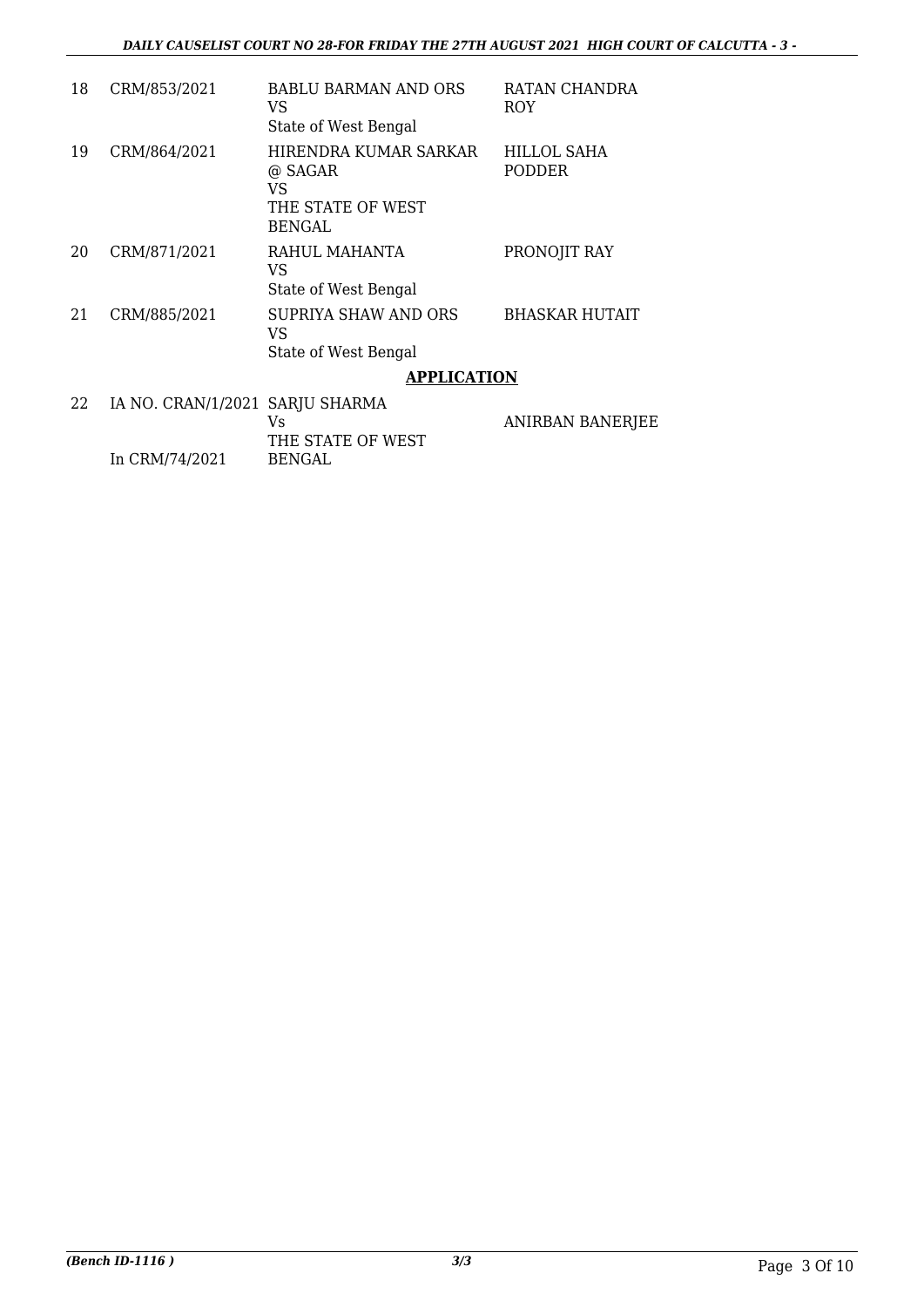

**DAILY CAUSELIST For Friday The 27th August 2021**

**COURT NO. 32**

**DIVISION BENCH (DB-VIII)**

**AT 11:00 AM**

**HON'BLE JUSTICE ARIJIT BANERJEE THE HON'BLE JUDGE TO BE DESIGNATED (VIA VIDEO CONFERENCE)**

**FROM PRINCIPAL BENCH**

#### **APPLICATION FOR ANTICIPATORY BAIL**

| $\mathbf{1}$ | CRM/789/2021<br>$[01-09-2021]$ | ANAND KUMAR SRIVASTAV<br>VS.<br>THE STATE OF WEST<br><b>BENGAL</b>                         | <b>AMANUL ISLAM</b>      |
|--------------|--------------------------------|--------------------------------------------------------------------------------------------|--------------------------|
| 2            | CRM/775/2021                   | ERSAD ALI @ ERSHAD ALI<br>VS<br>THE STATE OF WEST<br><b>BENGAL</b>                         | <b>SUDIP GUHA</b>        |
| 3            | CRM/224/2021                   | SADDAM PRAMANIK AND<br><b>ORS</b><br><b>VS</b><br>THE STATE OF WEST<br><b>BENGAL</b>       | DEBASISH<br>MUKHOPADHYAY |
|              | IA NO: CRAN/1/2021             |                                                                                            |                          |
| 4            | CRM/791/2021<br>$[01-09-2021]$ | <b>SHANTANA DAS</b><br><b>VS</b><br>THE STATE OF WEST<br><b>BENGAL</b>                     | DEBAJIT KUNDU            |
| 5            | CRM/837/2021                   | <b>GANESH RAVA</b><br><b>VS</b><br>State of West Bengal                                    | ARNAB SAHA               |
| 6            | CRM/839/2021                   | SUNIL ROY @ SUNIL<br><b>CHANDRA ROY</b><br><b>VS</b><br>THE STATE OF WEST<br><b>BENGAL</b> | <b>SUDIP GUHA</b>        |
| 7            | CRM/845/2021                   | <b>MINTU KUMAR</b><br><b>VS</b><br>State of West Bengal                                    | <b>SUMAN SEHANABIS</b>   |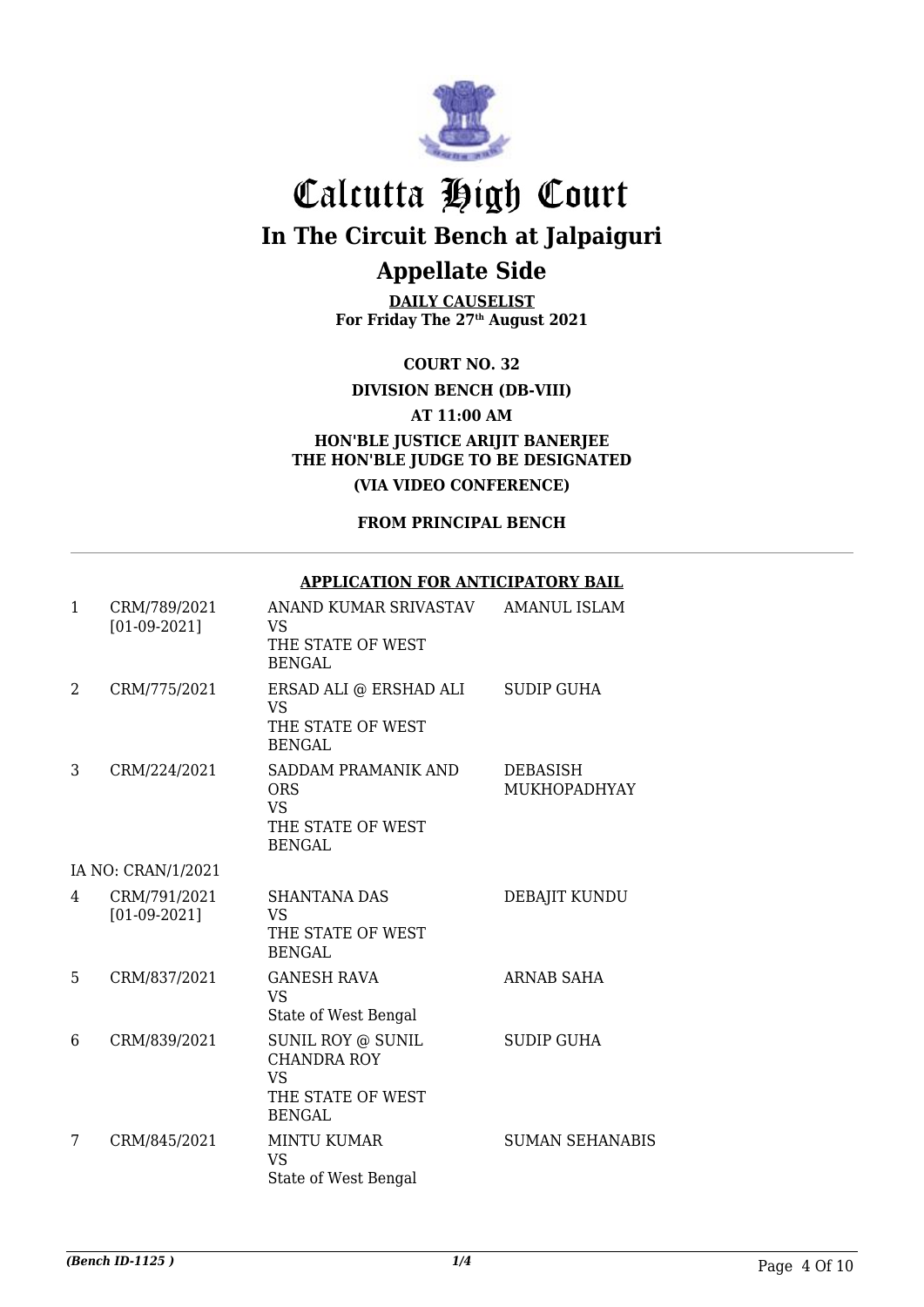| 8  | CRM/843/2021<br>(Bail)         | SANJIT ROY<br><b>VS</b><br>THE STATE OF WEST<br><b>BENGAL</b>                                                                     | <b>JAYDEEP KANTA</b><br><b>BHOWMIK</b> |
|----|--------------------------------|-----------------------------------------------------------------------------------------------------------------------------------|----------------------------------------|
| 9  | CRM/857/2021<br>$[01-09-2021]$ | RABINDRA NATH DAS AND<br><b>ORS</b><br><b>VS</b><br>State of West Bengal                                                          | RATAN CHANDRA<br><b>ROY</b>            |
| 10 | CRM/68/2021                    | MANGAL DAS AND ORS<br><b>VS</b><br>THE STATE OF WEST<br><b>BENGAL</b>                                                             | <b>ARIJIT GHOSH</b>                    |
|    | IA NO: CRAN/1/2021             |                                                                                                                                   |                                        |
| 11 | CRM/71/2021                    | BIMAL DAS @ BIMAL<br><b>KUMAR DAS</b><br><b>VS</b><br>THE STATE OF WEST<br><b>BENGAL</b>                                          | HILLOL SAHA<br><b>PODDER</b>           |
|    | IA NO: CRAN/1/2021             |                                                                                                                                   |                                        |
| 12 | CRM/391/2021                   | MINHAJUL HAKIM @<br>MIRAJUL RAHAMAN<br><b>VS</b><br>THE STATE OF WEST<br><b>BENGAL</b>                                            | HILLOL SAHA<br><b>PODDER</b>           |
|    | IA NO: CRAN/1/2021             |                                                                                                                                   |                                        |
| 13 | CRM/413/2021                   | KUMAR NIRENDRA<br>NARAYAN @ NIREN<br><b>NARAYAN</b><br>VS<br>THE STATE OF WEST<br><b>BENGAL</b>                                   | HILLOL SAHA<br><b>PODDER</b>           |
|    | IA NO: CRAN/1/2021             |                                                                                                                                   |                                        |
| 14 | CRM/417/2021                   | <b>SUBAL CHANDRA ROY</b><br>VS<br>THE STATE OF WEST<br><b>BENGAL</b>                                                              | <b>HILLOL SAHA</b><br><b>PODDER</b>    |
|    | IA NO: CRAN/1/2021             |                                                                                                                                   |                                        |
| 15 | CRM/453/2021                   | <b>BISWANATH</b><br>BHATTACHARYA@<br><b>BISWANATH</b><br><b>BHATTACHARJEE</b><br><b>VS</b><br>THE STATE OF WEST<br><b>BENGAL</b>  | HILLOL SAHA<br>PODDER                  |
|    | IA NO: CRAN/1/2021             |                                                                                                                                   |                                        |
| 16 | CRM/464/2021                   | <b>BISWANATH</b><br>BHATTACHARYA @<br><b>BISWANATH</b><br><b>BHATTACHARJEE</b><br><b>VS</b><br>THE STATE OF WEST<br><b>BENGAL</b> | HILLOL SAHA<br>PODDER                  |

IA NO: CRAN/1/2021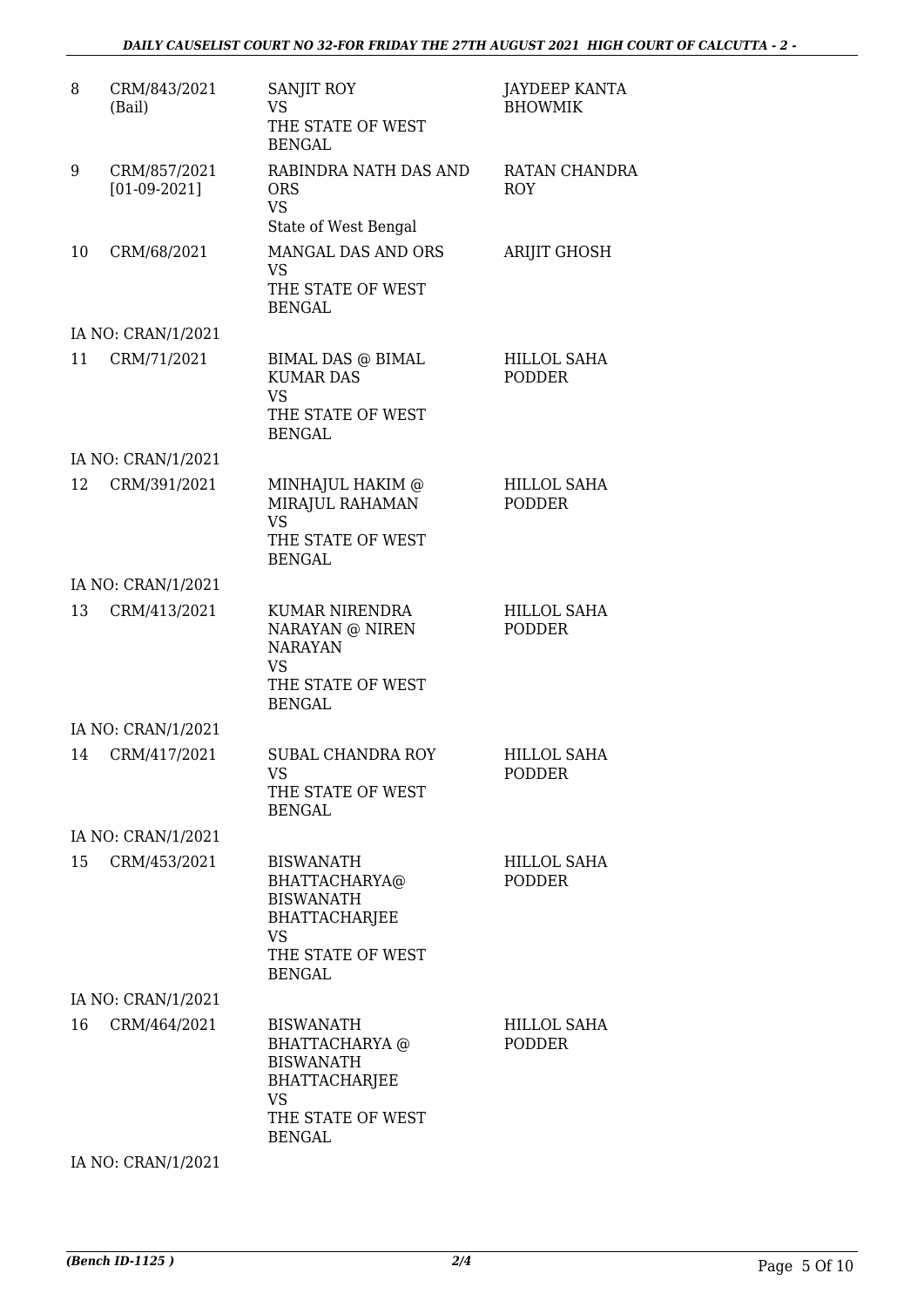| 17 | CRM/501/2021                   | AJIJUL HAQUE @ AJIJUL<br><b>HAK</b><br>VS.<br>THE STATE OF WEST<br><b>BENGAL</b>                                              | <b>HILLOL SAHA</b><br><b>PODDER</b> |
|----|--------------------------------|-------------------------------------------------------------------------------------------------------------------------------|-------------------------------------|
|    | IA NO: CRAN/1/2021             |                                                                                                                               |                                     |
| 18 | CRM/541/2021                   | LOKENATH SAHA<br><b>VS</b><br>THE STATE OF WEST<br><b>BENGAL</b>                                                              | <b>SUDIP GUHA</b>                   |
|    | IA NO: CRAN/1/2021             |                                                                                                                               |                                     |
| 19 | CRM/554/2021                   | TUFAN MITRA @ SISHIR<br><b>MITRA</b><br>VS.<br>THE STATE OF WEST<br><b>BENGAL</b>                                             | <b>HILLOL SAHA</b><br><b>PODDER</b> |
|    | IA NO: CRAN/1/2021             |                                                                                                                               |                                     |
| 20 | CRM/583/2021                   | JYOTI FALODIYA DAS $@$<br><b>JYOTI RANI FALODIYA DAS</b><br><b>AND ANR</b><br><b>VS</b><br>THE STATE OF WEST<br><b>BENGAL</b> | <b>ARPITA SAHA</b>                  |
|    | IA NO: CRAN/1/2021             |                                                                                                                               |                                     |
| 21 | CRM/826/2021<br>$[01-09-2021]$ | RANJAN MANDAL AND ORS<br><b>VS</b><br>THE STATE OF WEST<br><b>BENGAL</b>                                                      | DEBAJIT KUNDU                       |
| 22 | CRM/831/2021                   | SHANTA BARMAN @<br>SHANTA MANDAL AND ANR<br><b>VS</b><br>THE STATE OF WEST<br><b>BENGAL</b>                                   | <b>HILLOL SAHA</b><br><b>PODDER</b> |
|    | 23 CRM/852/2021                | SAHIDUL MIYA<br>VS.<br>THE STATE OF WEST<br><b>BENGAL</b>                                                                     | HILLOL SAHA<br><b>PODDER</b>        |
| 24 | CRM/861/2021                   | MALAY BASAK ALIAS RAJA<br><b>BASAK AND ORS</b><br>VS.<br>THE STATE OF WEST<br><b>BENGAL</b>                                   | <b>KUMAR SHANTANU</b>               |
| 25 | CRM/862/2021                   | BISHNU BARMAN @ DOLO<br><b>ROY</b><br><b>VS</b><br>STATE OF WEST BENGAL                                                       | KALIPADA DAS                        |
| 26 | CRM/863/2021                   | SWAPAN ROY @ SWAPAN<br>RAY<br>VS.<br>THE STATE OF WEST<br><b>BENGAL</b>                                                       | <b>ARIJIT GHOSH</b>                 |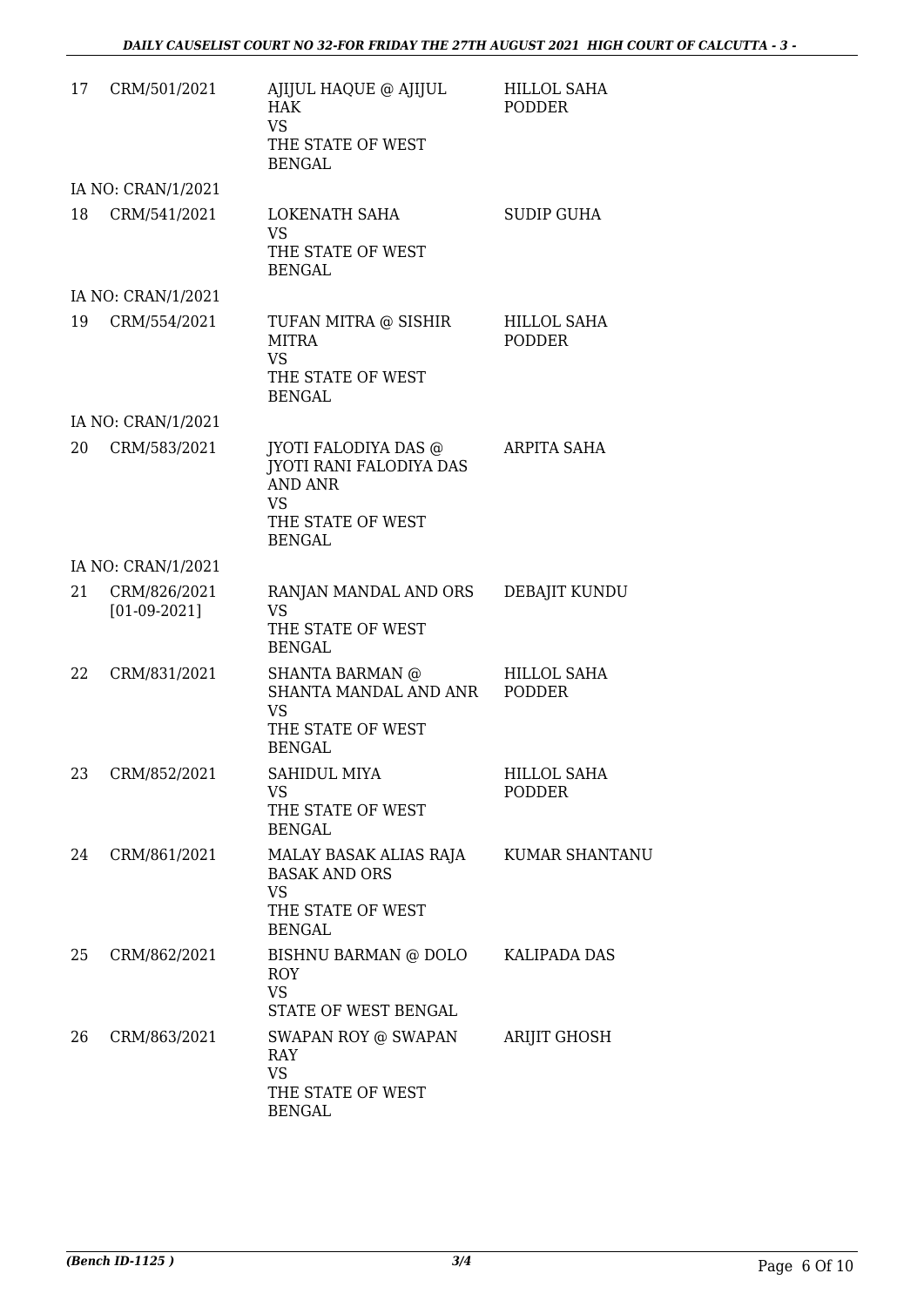#### *DAILY CAUSELIST COURT NO 32-FOR FRIDAY THE 27TH AUGUST 2021 HIGH COURT OF CALCUTTA - 4 -*

| 27 | CRM/881/2021                              | SAFIKUL ALAM AND ANR<br><b>VS</b>                                   | <b>SUMAN SEHANABIS</b>              |
|----|-------------------------------------------|---------------------------------------------------------------------|-------------------------------------|
|    |                                           | State of West Bengal                                                |                                     |
| 28 | CRM/883/2021                              | ABED ALI AND ANR<br><b>VS</b><br>State of West Bengal               | SUBHASISH MISRA                     |
| 29 | CRM/884/2021                              | KAJALI BARMAN AND ANR<br><b>VS</b><br>State of West Bengal          | <b>SUBHASIS MISRA</b>               |
| 30 | CRM/435/2021                              | <b>GOUR SAHA</b><br><b>VS</b><br>THE STATE OF WEST<br><b>BENGAL</b> | <b>HILLOL SAHA</b><br><b>PODDER</b> |
|    | IA NO: CRAN/1/2021                        |                                                                     |                                     |
| 31 | CRM/886/2021                              | LAL BAHADUR CHHETRI<br><b>AND ANR</b><br><b>VS</b>                  | DEBAJIT KUNDU                       |
|    |                                           | State of West Bengal                                                |                                     |
| 32 | CRM/570/2021<br>(Main File Not Here) VS   | <b>JAMINI MOHAN DAS</b><br>THE STATE OF WEST<br><b>BENGAL</b>       | <b>ARNAB SAHA</b>                   |
|    | IA NO: CRAN/1/2021                        |                                                                     |                                     |
| 33 | CRM/580/2021<br>(Main File Not Here) VS   | SUBHAS KARJI AND ANR<br>THE STATE OF WEST<br><b>BENGAL</b>          | <b>ARNAB SAHA</b>                   |
|    | IA NO: CRAN/1/2021                        |                                                                     |                                     |
| 34 | CRM/490/2021<br>(Main File Not Here) VS   | MANGALDIP BARMAN<br>THE STATE OF WEST<br><b>BENGAL</b>              | <b>ARNAB SAHA</b>                   |
|    | IA NO: CRAN/1/2021                        |                                                                     |                                     |
| 35 | CRM/522/2021<br>(Main File Not Here) VS   | RANJAN DAS AND ORS<br>THE STATE OF WEST<br><b>BENGAL</b>            | <b>ARNAB SAHA</b>                   |
|    | IA NO: CRAN/1/2021, CRAN/2/2021           |                                                                     |                                     |
| 36 | CRM/403/2021<br>(Main File Not Here) SAHA | SUBHAS SAHA @ BHAKTAO ARNAB SAHA<br><b>VS</b><br>THE UNION OF INDIA |                                     |
|    | $I$ AIO CDANII 19091                      |                                                                     |                                     |

IA NO: CRAN/1/2021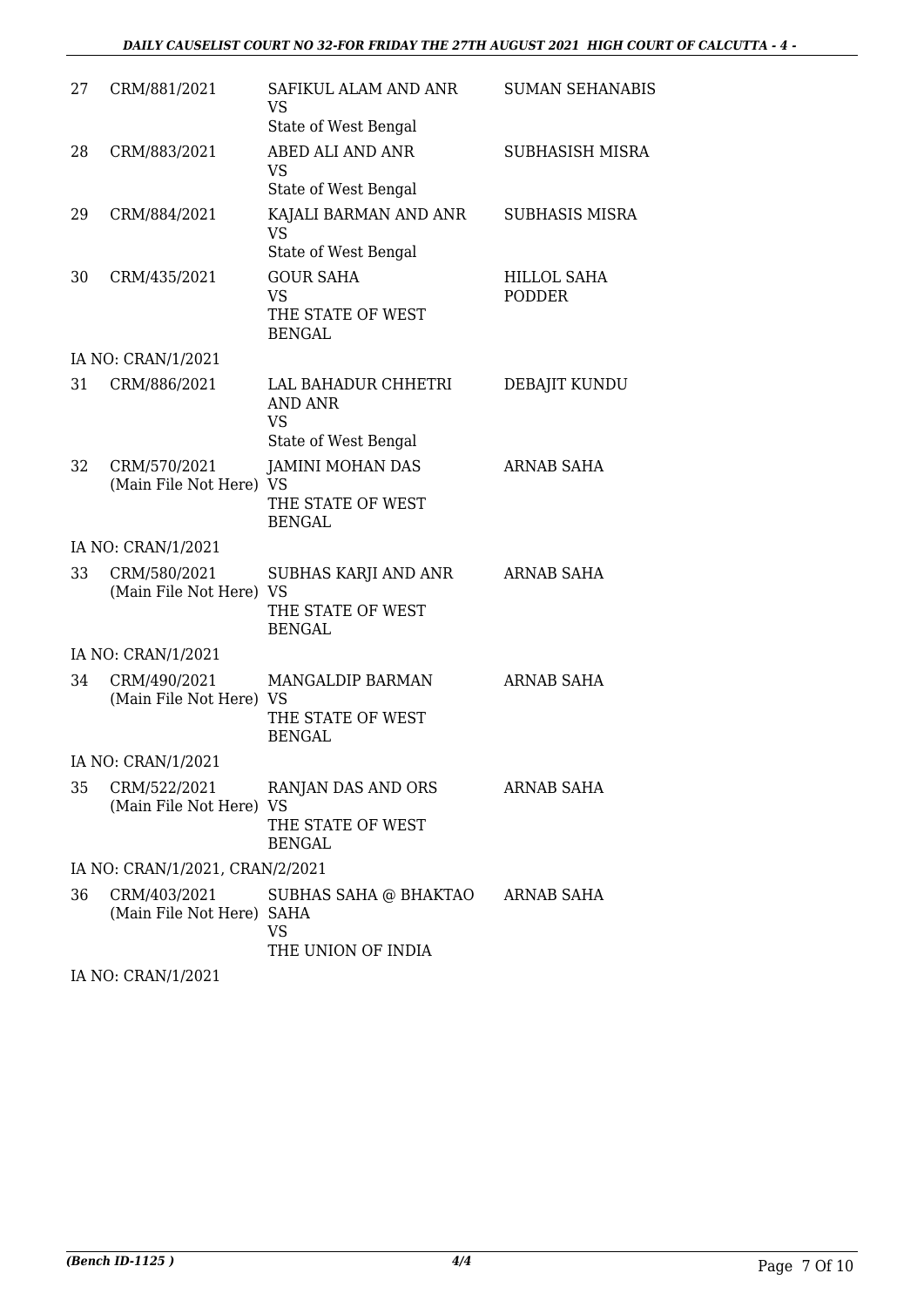

**DAILY CAUSELIST For Friday The 27th August 2021**

**COURT NO. 19 SINGLE BENCH (SB-VII) AT 11:00 AM HON'BLE JUSTICE SHAMPA SARKAR (VIA VIDEO CONFERENCE)**

**FROM PRINCIPAL BENCH**

#### **MOTION**

1 WPA/1187/2021 RENUKA KHATUN BIBI

VS STATE OF WEST BENGAL AND ORS.

SUDIP GUHA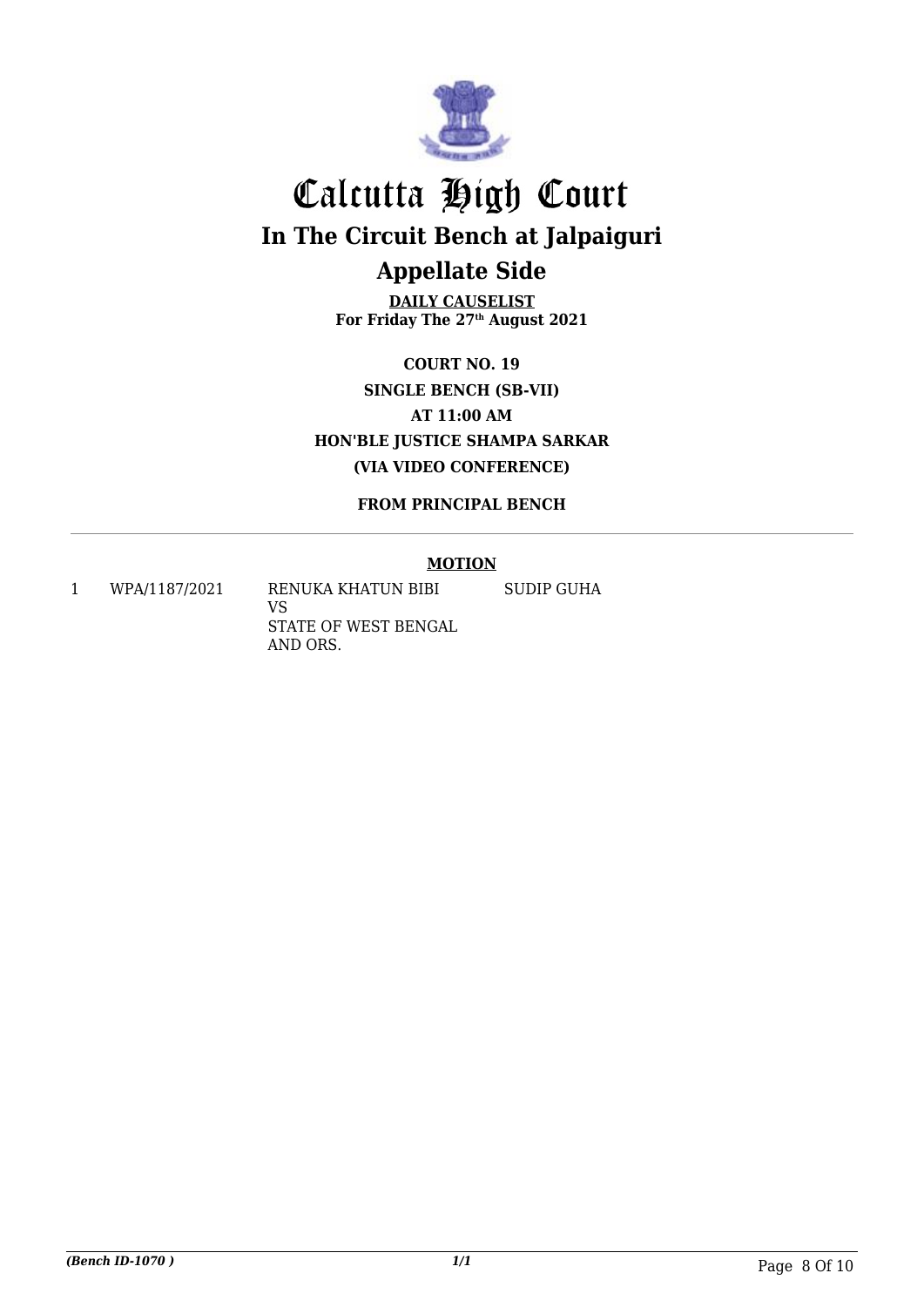

**DAILY CAUSELIST For Friday The 27th August 2021**

### **COURT NO. 9 SINGLE BENCH (SB) AT 2:30 PM HON'BLE JUSTICE BIBEK CHAUDHURI**

**(VIA VIDEO CONFERENCE)**

**FROM PRINCIPAL BENCH**

#### **CONTEMPT APPLICATION**

1 CPAN/19/2021 IN WPA 277/2021 KOHINOOR TEA CO LTD VS AMITABHA MAITI, SP AND ANR AVISHEK GUHA